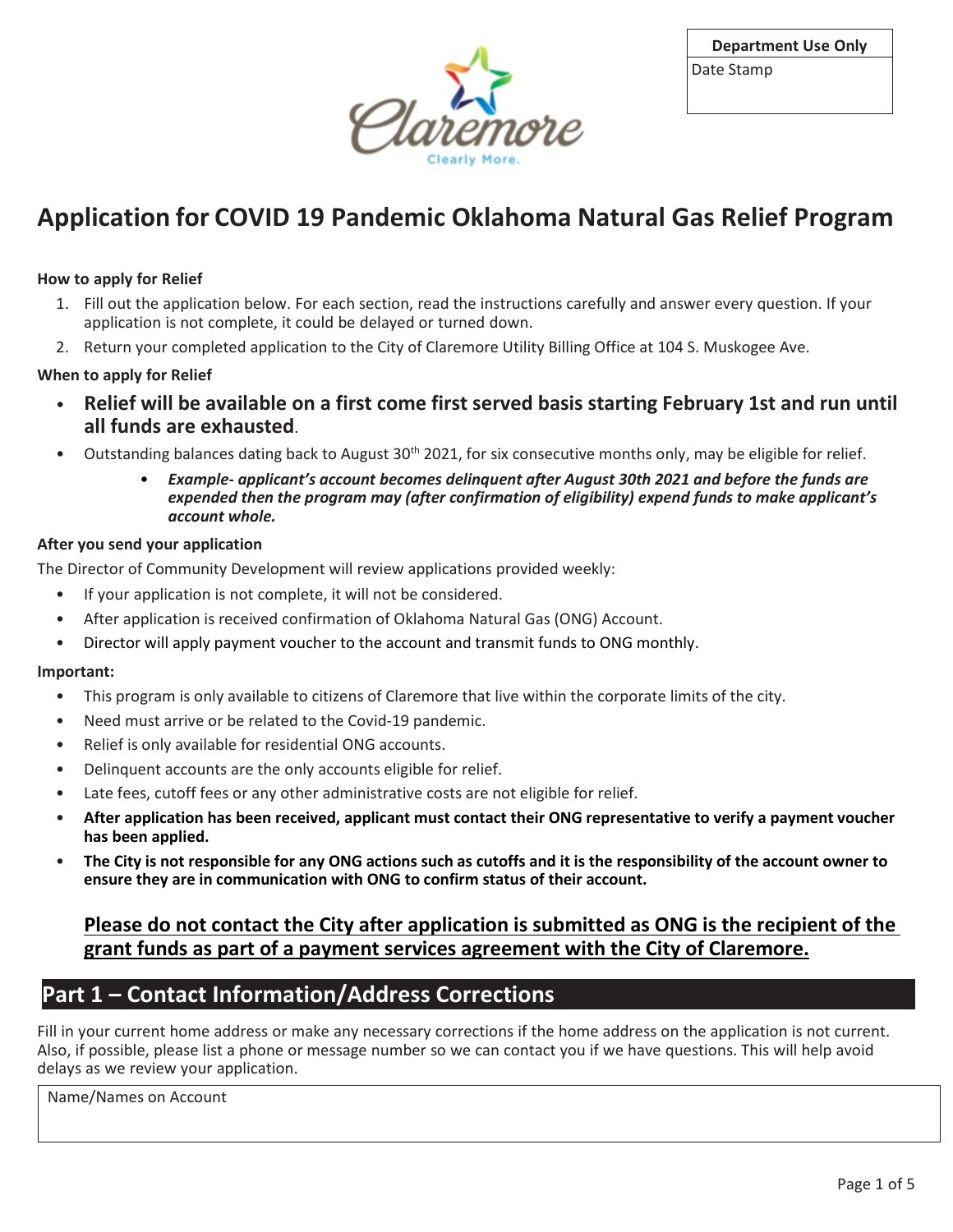| Home Address                                     |       | City                | State                     |  | Zip Code |
|--------------------------------------------------|-------|---------------------|---------------------------|--|----------|
| Mailing Address (If different from home address) |       | City                | State                     |  | Zip Code |
| County of Residence                              | Email | <b>Phone Number</b> | <b>ONG Account Number</b> |  |          |

# **Part 2 –Self Declaration Form**

| <b>Declaration of Employment:</b>                                                                    |  |  |  |  |  |
|------------------------------------------------------------------------------------------------------|--|--|--|--|--|
| declare that my principal employment has been                                                        |  |  |  |  |  |
| impacted by COVID-19 and that presently: [ ] I am working [ ] I am not working (Check One)           |  |  |  |  |  |
|                                                                                                      |  |  |  |  |  |
| <b>Declaration of Income and Family size:</b>                                                        |  |  |  |  |  |
| I also certify that a total of _________ people (including spouse, children, parents,                |  |  |  |  |  |
| grandparents, etc.) are living in my household.                                                      |  |  |  |  |  |
| Using the attached HUD Guidelines (pg. 7 of 7):                                                      |  |  |  |  |  |
| I certify that my household income [ ] is or [ ] is not within the LMI standards as set forth by HUD |  |  |  |  |  |
| <b>Declaration of Assistance:</b>                                                                    |  |  |  |  |  |
|                                                                                                      |  |  |  |  |  |
| I declare that I have received the following assistance from other sources:                          |  |  |  |  |  |
|                                                                                                      |  |  |  |  |  |
|                                                                                                      |  |  |  |  |  |
|                                                                                                      |  |  |  |  |  |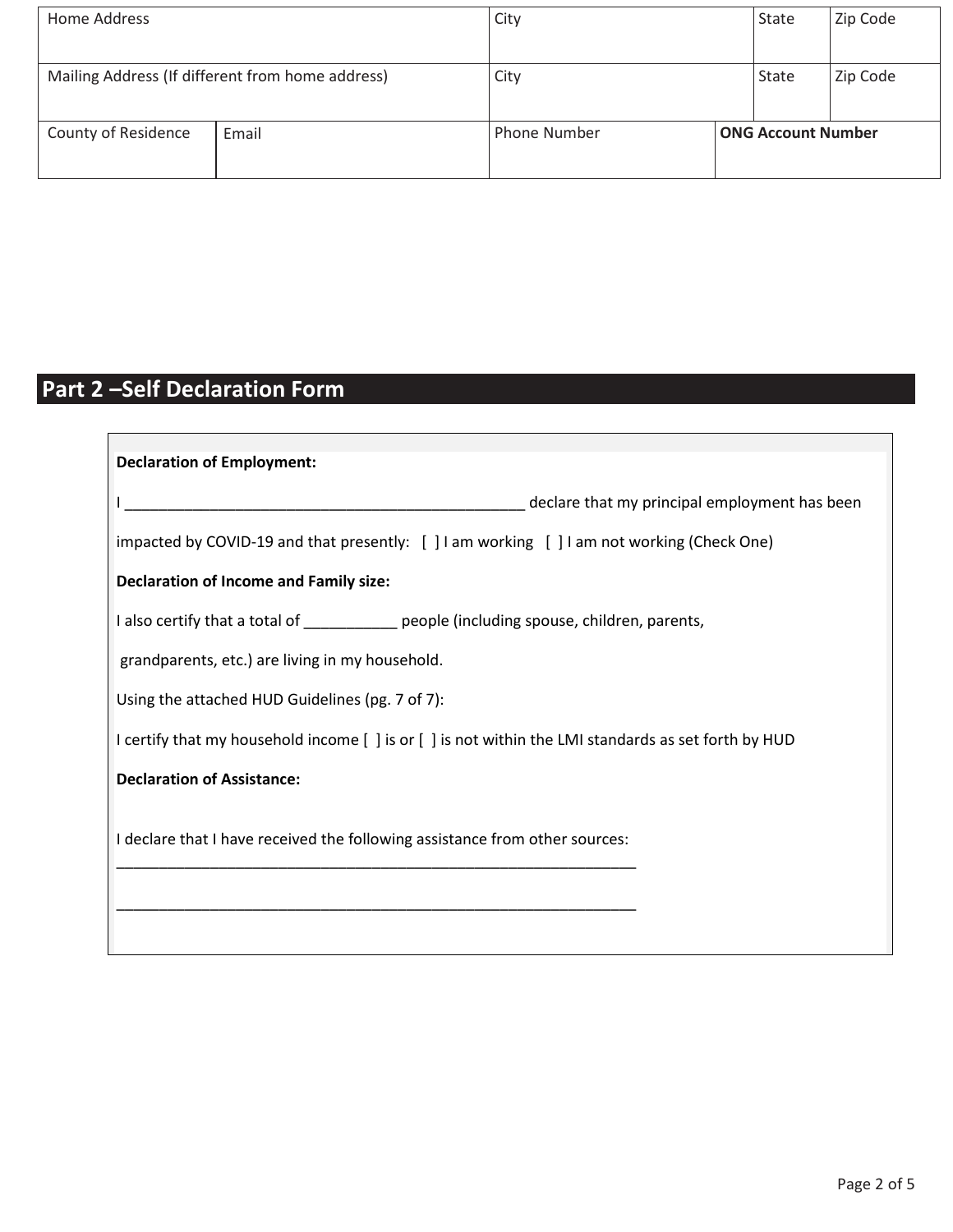| I certify that the information that I provided is correct and true. I understand that this information will be used |
|---------------------------------------------------------------------------------------------------------------------|
| to determine my eligibility for assistance and if there is information found to be duplicative, I may be required   |
| to repay funds.                                                                                                     |

| <b>Applicant Signature:</b> | Date: |
|-----------------------------|-------|
|                             |       |

### **Part 3 –Duplication of Benefits Declaration**

The Declarant must be the head of household applying for financial assistance under the CDBG-CV Pandemic Utility Relief Program.

By signing this Affidavit, the applicant certifies to the accuracy of the information provided.

Financial assistance available under this program comes from the U.S. Department of Housing and Urban Development (HUD). If fraud is committed to obtain housing or utility assistance from HUD, the applicant could be 1) required to repay all overpaid assistance received, 2) fined, and/or 3) imprisoned.

#### **Declaration**

This declaration shall be considered part of the application for grant assistance through the CDBG-CV Pandemic Utility Relief Program and is incorporated therein.

Read this carefully to be sure the information in it is true and complete before signing. The information affirmed by this declaration and included in the application is subject to verification by HUD, The Oklahoma Department of Commerce Community Development Division, the City of Claremore, and their respective agents.

The undersigned, hereinafter referred to as "Declarant," affirms as follows: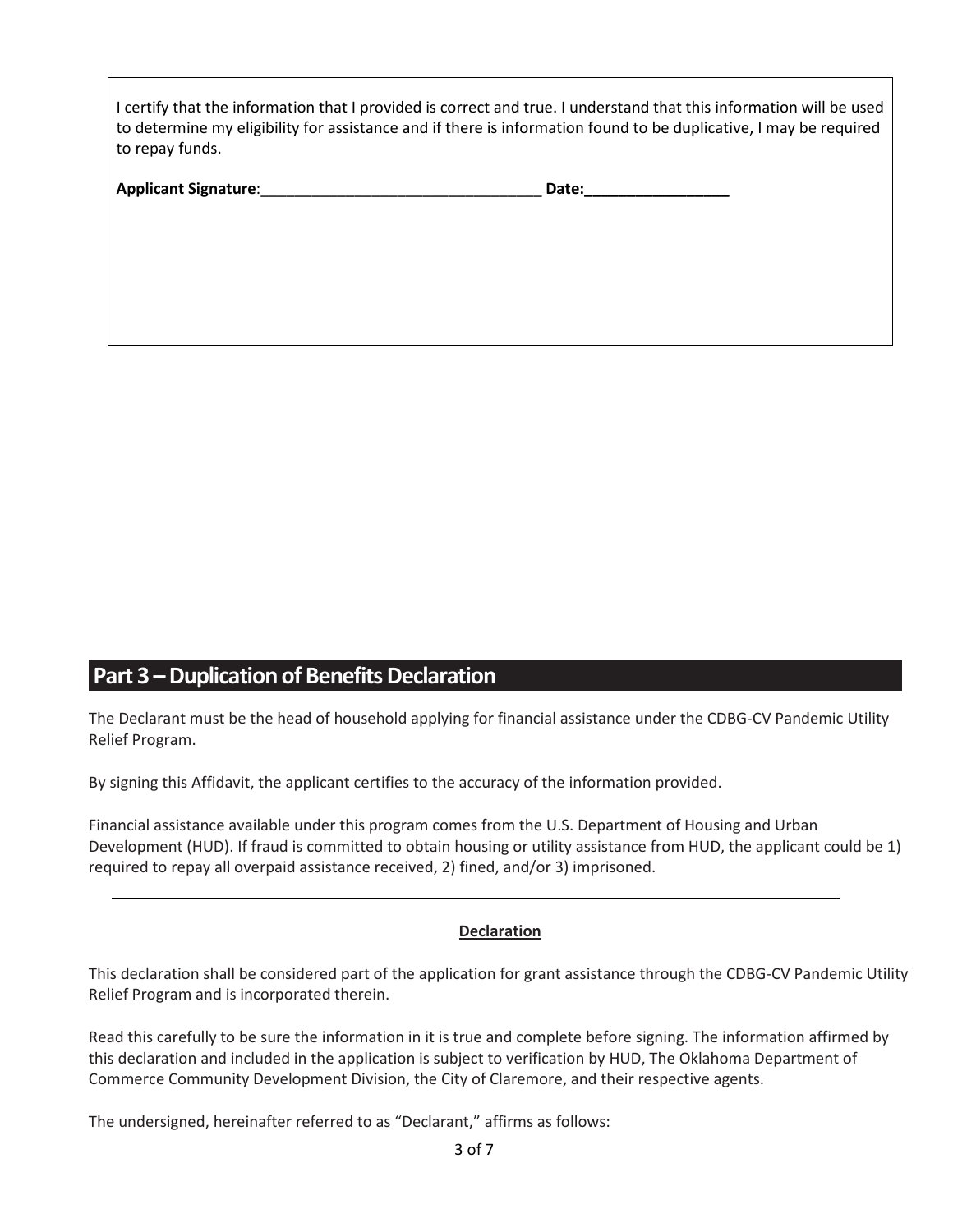- 1. The information provided herein and in the accompanying application is true and accurate.
- 2. Declarant has experienced a job loss, reduction of hours, or significant reduction in income related to the COVID-19 health crisis.
- 3. Declarant has not fully replaced lost income with other sources, including supplemental employment, income payments, or any other grant, subsidy, or gift.
- 4. Declarant owns or rents the home/apt. (check one):  $\Box$  Own ☐ Rent
- 5. Declarant is unable to afford housing or utility payments as a result of the health crisis.

**By executing this Declaration, Declarant acknowledges and understands that Title 18 of United States Code Section 1001 makes it a violation of federal law for a person to knowingly and willfully:**

**(a) falsify, conceal, or cover up a material fact;** 

**(b) make any materially false, fictitious, or fraudulent statement or representation; or** 

**(c) make or use any false writing or document knowing it contains a materially false, fictitious, or fraudulent statement or representation, to any branch of the United States Government**

*[Signatures on Subsequent Page]*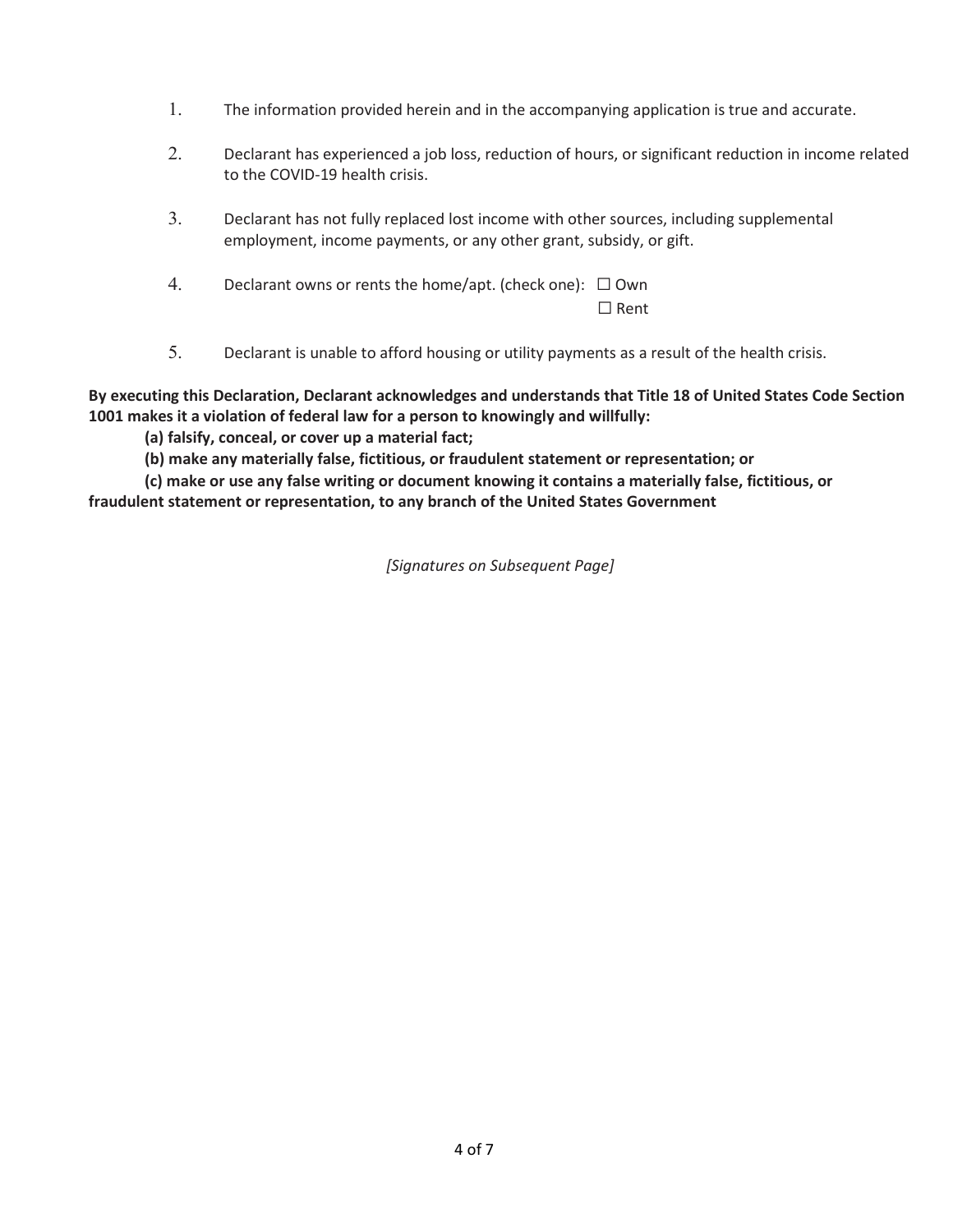Declarant's Signature

(Print Applicant Name)

Co-Applicant's (if any) Signature

(Print Co-Applicant (if any) Name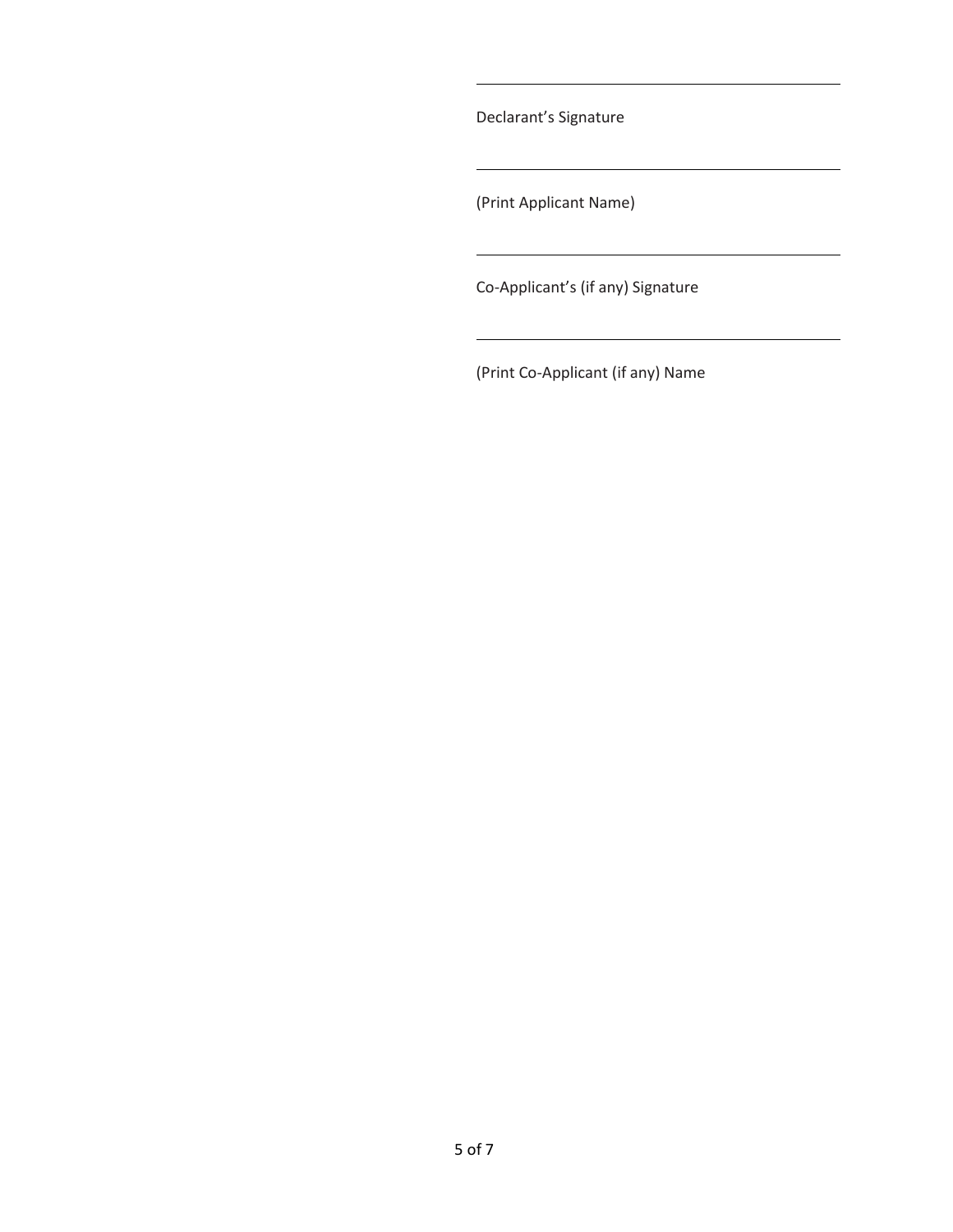## **Part 4 – Your Consent for the City of Claremore to Process (Review) This Application**

Read the Consent for Processing in the box below and sign. **If you do not sign and date the application, your application will not be processed.**

I hereby apply for assistance under CDBG-CV Pandemic Utility Relief Program. I declare that the information I have given is true, correct, and complete to the best of my knowledge.

I understand that I may be fined, imprisoned, or both under state or federal law if I make false statements on this application in order to get benefits I am not entitled to receive.

 $\overline{\phantom{a}}$ 

| Signature | <b>Date</b> |
|-----------|-------------|
|           |             |
|           |             |